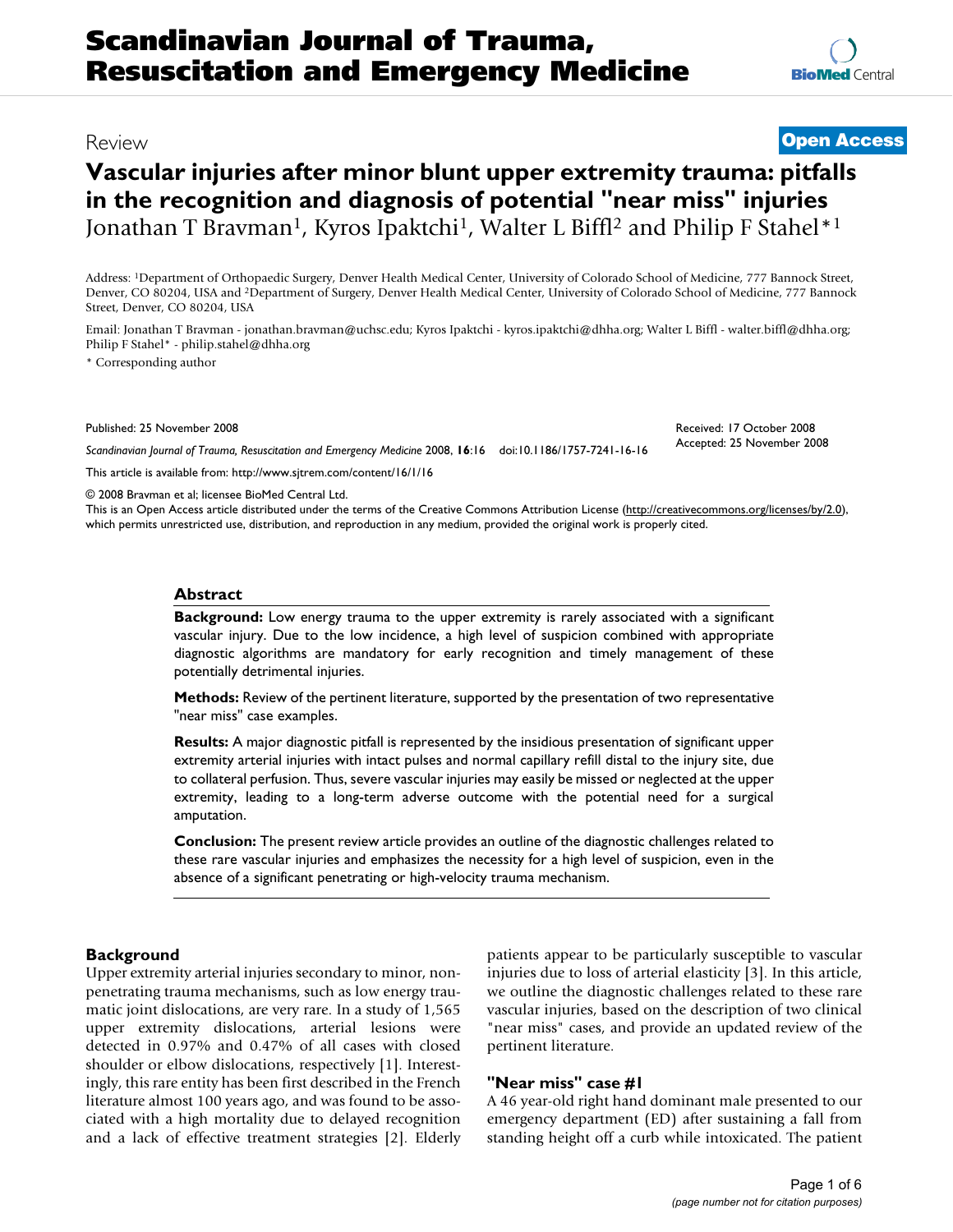had a history of recurrent right shoulder dislocations after low-energy mechanisms. He has been previously treated conservatively at outside facilities, with closed reduction and temporary immobilization. On current presentation to the ED, the patient complained of right shoulder pain. Clinically, he had a typical deformity consistent with an anterior shoulder dislocation. This diagnosis was confirmed by plain x-rays (Fig. 1A). Neurovascular exam demonstrated normal (2+) and symmetric radial pulses with  $5/5$  motor function and fully intact light touch sensation and 2-point discrimination in the distribution of the radial, median, and ulnar nerves. Conscious sedation was administered and closed reduction was carried out uneventfully in the ED, by a Kocher maneuver (Fig. 1B). The post-reduction exam revealed an unchanged neurovascular exam, and the plan was made for patient discharge with elective follow-up in orthopedic clinic. Shortly before discharge, the new finding of a "pectoral swelling" was noted. At this time, the orthopedic surgery service was consulted for concern of a potential pectoralis muscle rupture. Upon the repeat evaluation by the orthopedic team, an expanding hematoma was appreciated in the axilla and anterolateral chest wall. Additionally, compared to the previously documented exam, a change in neurologic status was noted with a decrease in light touch sensation in the distribution of the median and ulnar nerve, while motor function remained intact. In addition, the right arm was found to have a mildly hyperemic appearance. Distal pulses were present and palpable, and the arm-arm arterial index was measured to be 1.1 (i.e. ipsilateral blood pressure compared to the contralateral side). Based on the neurological finding of a *"soft sign"* for arterial injury (Table 1), a concern for arterial injury was raised, and a further diagnostic work-up was initiated. An emergent angiography was performed, which revealed a leaking pseudoaneurysm of the right axillary artery (Fig 2, arrow). The vascular surgery team was consulted and the patient was immediately taken to the operating room. The surgical exploration revealed an avulsion injury to two posterior and inferiorly directed branches from the base of the circumflex humeral artery with extension into the axillary artery. These branches were ligated and a primary repair of the remaining axillary artery defect was performed. Forearm fasciotomies were performed to prevent an ischemia/reperfusion-mediated compartment syndrome. The vascular repair was successful, and the patient recovered well secondary to a repeat return to the OR for wound closure of the fasciotomy incisions. On final follow-up in orthopedic clinic, the patient had an intact neurologic exam and well perfused right arm, with strong palpable symmetric radial pulses.

# **"Near miss" case #2**

A 38 year-old right hand dominant woman presented to the ED intoxicated, one day after being assaulted. Per the patient's report, her left arm had been twisted during the altercation. She complained of left arm pain. Her past medical history was relevant for chronic alcohol abuse. On first evaluation, the left arm appeared cooler than the right arm, and there was a gross deformity and instability at the elbow joint with an ecchymotic area over the medial side of the elbow (Fig 3A). Clinically, the patient had a normal perfusion in her left hand (Fig. 3B). Her neurologic evaluation revealed an intact 5/5 motor function of the left hand and intact sensation to light touch and 2 point discrimination. The radial pulse was symmetrically palpable (2+). The patient was radiographically found to have a traumatic elbow dislocation (Fig. 4A), which was



# Figure 1

Case demonstration of a 46-year-old right hand dominant male who sustained a fall from standing onto the right shoulder. Injury X-ray demonstrates an anterior shoulder dislocation (panel A) which was successfully reduced in the emergency department (panel B).



**Figure 2** Same case as in figure 1. Angiography demonstrates a traumatic axillary artery pseudoaneurysm (arrow).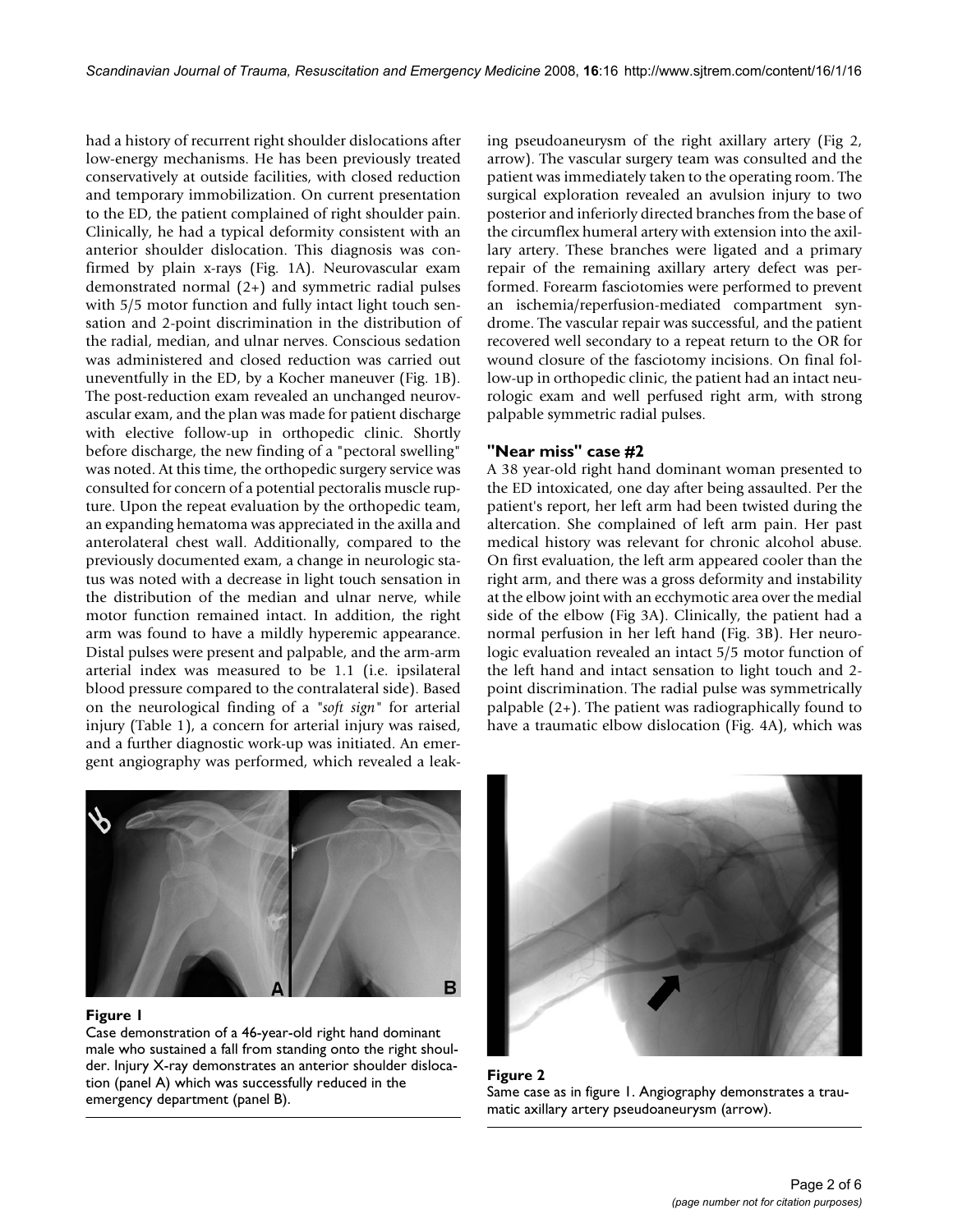**Table 1: Clinical signs for prediction of an arterial extremity injury.**

| "Hard signs"                           | "Soft signs"                         |  |
|----------------------------------------|--------------------------------------|--|
| Active or pulsatile hemorrhage         | Asymmetric extremity blood pressures |  |
| Pulsatile or expanding hematoma        | Stable and non-pulsatile hematoma    |  |
| Clinical signs of limb ischemia        | Proximity of wound to a major vessel |  |
| Diminished or absent pulses            | Peripheral neurological deficit      |  |
| Bruit or thrill, suggesting AV-fistula | Presence of shock/hypotension        |  |

The presence of a *"hard sign"* of an arterial injury warrants an immediate surgical exploration with the option of an on-table angiography. In contrast, the *"soft signs"* are less specific in predicting a significant arterial extremity injury. In exclusive presence of a *"soft sign"*, such as an asymmetric anklebrachial-index, the recommended further diagnostic workup includes an angiography or CT-angiography.

successfully reduced upon first attempt under conscious sedation in the ED (Fig. 4B).

After closed reduction, the radial artery pulse was faintly palpable, while Doppler signals were robust. The arm-arm arterial index was found to be pathological, with a value of 0.7. The patrient's left hand continued to appear well perfused with a recapillarisation time of <2 seconds. A CT-



# Figure 3

Case demonstration of a 38-year-old right hand dominant woman who sustained a twisting injury to her left arm during an assault. Clinically, her left elbow showed ecchymosis on the medial side (panel A). Her ipsilaterla hand remained well perfused (panel B), with a strong radialis pulse and a normal capillary refill, despite the presence of a significant arterial injury.

angiography was ordered with concern for arterial injury and revealed an abrupted contrast flow at the level of the elbow, with collateral reconstitution of vascular flow in the forearm (Fig. 5, arrow). The patient was taken emergently to the OR for exploration of the antecubital fossa, revealing a traction-avulsion injury of 5 cm length at the level of the brachial artery proximal to the bifurcation (Fig. 6). In addition, the anterior joint capsule was found to be completely torn. Arterial repair was performed by interpositional reverse saphenous vein grafting, which reestablished a palpable radial artery pulse. Given the absence of forearm ischemia prior to the repair, as well as soft forearm compartments intraoperatively, the decision was made not to perform a forearm fasciotomy. The arm was placed in a posterior splint until the wound was healed, and the patient had an uneventful postoperative course at follow-up in orthopedic clinic.

# **Discussion**

Traumatic injuries to the axillary and brachial arteries remain rare, representing 15–20% of arterial injuries to the upper limb [4]. Approximately 6% of these injuries are attributable to blunt trauma, with the majority occurring in the setting of fracture-dislocations. Less than 1% of vascular injuries to the upper extremity are associated with a traumatic dislocation alone [1]. Elderly patients appear more susceptible to vascular injuries, with the majority of reported cases occurring in patients over the age of 50 [3].



# **Figure 4** Same case as in figure 3. X-rays before (panel A) and after (panel B) closed reduction of a left elbow dislocation.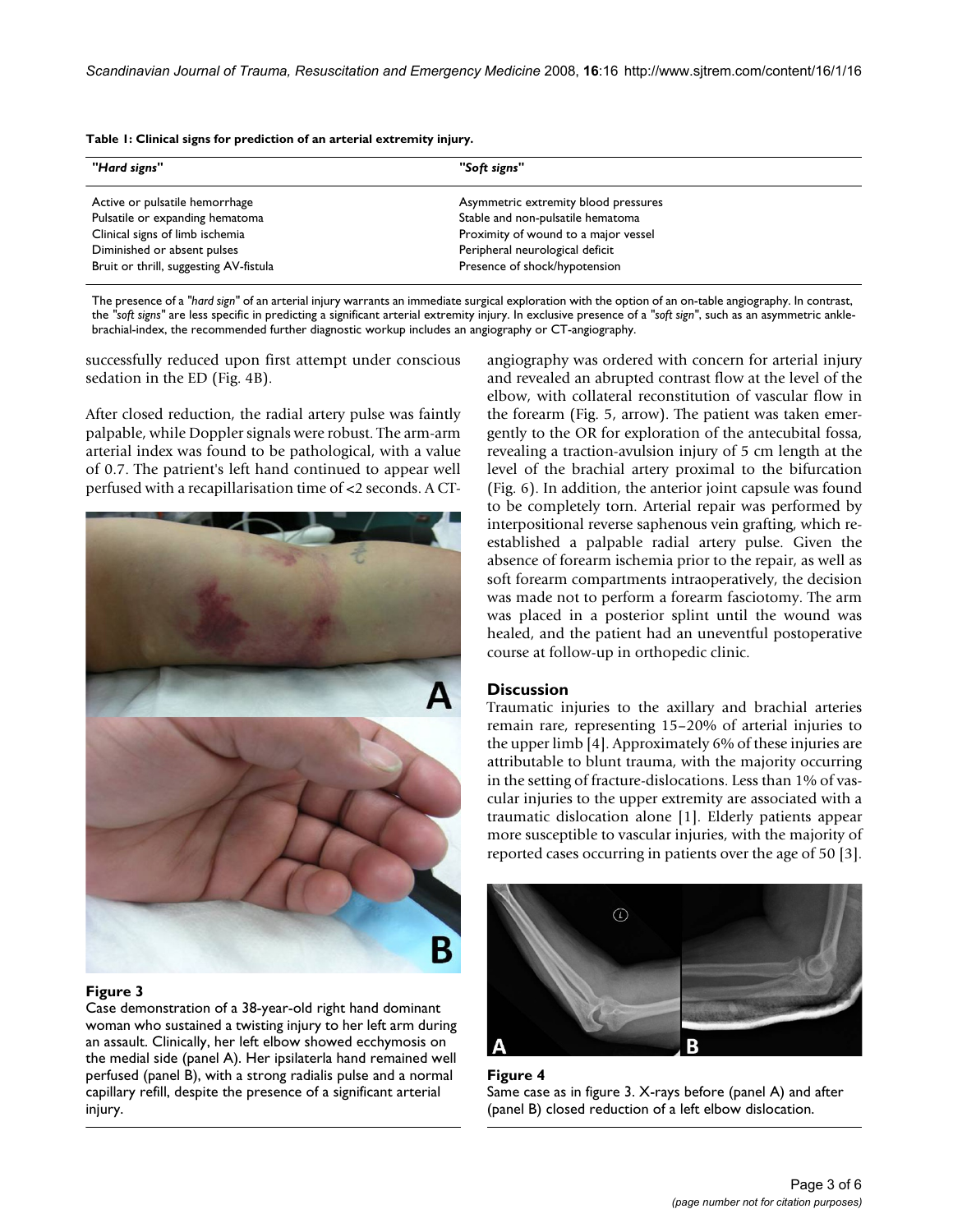

**Figure 5** 

Same case as in figures 3, 4. CT-angiography with 3D-reconstruction demonstrating a 4 to 5 cm long brachial artery laceration at the elbow (arrow) with reconstitution of forearm vessel flow via collateral perfusion.

Interestingly, up to a third of all patients have a history of previous joint dislocations, suggesting arterial incarceration in scar tissue, which may render the vessel more susceptible to injury during a subsequent dislocation [5].

Several potential mechanisms relating to the particular regional anatomy have been postulated which may account for upper extremity vascular injuries. The axillary artery is typically divided into three segments relative to its relationship with the pectoralis minor muscle. The third segment – defined as the portion distal to the lower



# **Figure 6**

Same case as in figures 3, 4, 5. The intraoperative finding correlates to preoperative CT-angiography, revealing a brachial artery traction injury of about 5 cm length, located proximal to the bifurcation.

edge of the pectoralis minor – appears to be most frequently injured (86%) [6]. Adoriasio [4] and Milton [7] independently proposed a mechanism by which the axillary artery is exposed to direct injury by the dislocating humeral head, given its relatively fixed anatomical position between the subscapular and humeral circumflex arteries. Multiple authors have additionally proposed a mechanism by which the pectoralis minor muscle acts as fulcrum for the artery, thus enabling a vascular injury by kinking, shearing or compression [3,6,8,9]. Although axillary artery injuries are fairly common, fewer than 50 cases related to anterior shoulder dislocations have been reported in the literature, to our knowledge [3,4,10-20].

A major contributing factor for brachial artery injuries at the elbow region is related to a vascular entrapment underneath the lacertus fibrosus in the antecubital fossa. This anatomical relation explains the high incidence of brachial artery injuries proximal to the bifurcation, due to the relative immobility of the artery which prohibits a longitudinal excursion to compensate for forearm rotation about the elbow secondary to elbow dislocations and distal humerus fractures [21]. The elbow has a circumferential "network" of collaterals which feed the radial and ulnar recurrent and interosseus vessels, even in the absence of brachial artery flow. This circumstance explains the relative success of the historical practice of ligation of brachial and/or radial and ulnar arteries in elbow dislocations performed to control posttraumatic bleeding intraoperatively [22].

A pathognomonic "triad" has been described to diagnose vascular lesions in shoulder dislocations, consisting of anterior shoulder dislocation, expanding axillary hematoma and diminished peripheral pulse [3]. Similarly, in closed elbow dislocations, the absence of a radial pulse has been noted to be main predicting factor of an arterial injury [23]. As outlined by the two representative cases in the present paper, the reliance on peripheral pulses alone can be misleading. Sparks *et al.* described 30 patients with absent peripheral pulses and clinical signs of ischemia, of which only 12 cases were found to have arterial injuries by angiography [1]. On the other hand, palpable distal pulses or pulses detected by Doppler ultrasound may be present even in the instance of complete arterial disruption, due to abundant collateral flow [24,25]. Therefore, the physical exam alone is generally regarded as inadequate for diagnosis of peripheral vascular injury in extremity trauma and has been shown to be a poor predictor of arterial injuries [26-28]. In fact, the "classic" signs of arterial insufficiency may be absent in up to 40% of patients with upper extremity joint dislocations [1,29]. Clinical signs of arterial injury have been stratified based on their predictive value into "hard" and "soft" signs (table 1). The presence of a "hard" sign of vascular injury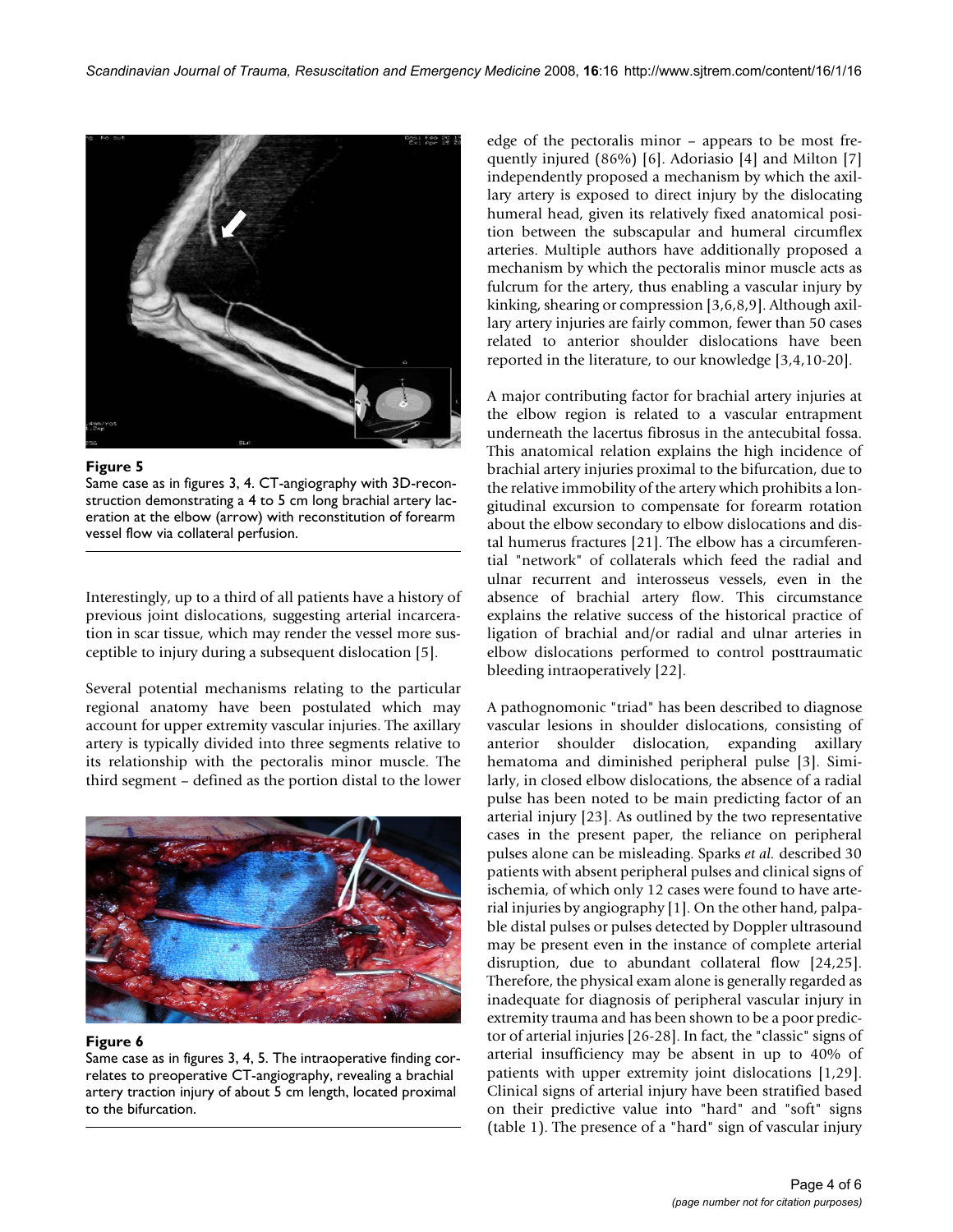mandates an immediate surgical exploration and vascular repair [26,30-32]. In contrast, clinical "soft" signs (table 1) are much less specific in the diagnosis of a significant arterial injury, and have been found to lack an adequate predictive value [26,33].

Management strategies for patients with vascular injuries have gradually changed over time. During wartimes, a protocol of operative exploration was advocated based on the proximity of injury alone. This concept was abandoned when it became apparent that such a paradigm was not transferable to low-velocity civilian injuries due a low efficiency [32,34,35]. In the 1970's and 80's, arteriography became the "gold standard", and was abandoned more recently, due to invasive risks of iatrogenic complications and the observation that the angiographic screening rarely led to a change in patient managemen [33,34,36-41]. Doppler ultrasound was demonstrated to be an effective diagnostic tool, albeit its sensitivity being highly operator-dependent [30,42,43]. More recently, the "arterial pressure index" (API) – also described as the "ankle-brachial index" (ABI) or the "ankle-arm index" (AAI) – has become a new standard as a screening tool in the potentially vascular injured limb [39,41]. The API is performed by placing a blood pressure cuff just above the ankle or wrist of the injured limb and the systolic pressure is determined by Doppler probe at the respective dorsalis pedis or radial artery. Identical measurement is performed on an uninjured limb and the API is calculated by dividing the systolic pressure in the injured limb by the systolic pressure in the uninjured limb. This tool has been validated in the setting of penetrating and blunt extremity injuries [39,41,44]. An API value of  $< 0.9$  was found to have a sensitivity of 95% and specificity of 97% for a major arterial extremity injury [41]. A different study on blunt orthopaedic extremity injuries described the negative predictive value of 100% for an API > 0.9 to exclude an arterial injury [44]. In the present paper, only one of two cases had a pathological API of 0.7, while the first patient described in this report here had a misleading API of 1.1, suggesting the absence of an arterial injury. In recent years, CT-angiography (CT-A) has come to play an increasing role in diagnosing suspected peripheral artery injuries. Compared to traditional angiography, as the previous "gold standard", modern CT-A using multislice fine resolution technique has been shown to be less invasive, while yielding a similar diagnostic sensitivity and a more widespread availabilty in the acute workup of trauma patients [45].

Multiple treatment options have been described for arterial injuries associated with extremity trauma. Case reports describe successful outcomes using endovascular techniques employing thrombolysis and stent placement [13]. However, most authors agree that the most adequate treatment modality remains in the surgical exploration with the intraoperative option of a thrombectomy, endto-end anastamosis, saphenous vein graft or prosthetic allograft, with ligation of avulsed collaterals [1]. Prophylactic forearm fasciotomies should be performed in all ischemic limbs due to the high risk of postoperative compartment syndrome secondary to reconstitution of arterial flow, leading to ischemia/reperfusion syndrome.

Unfortunately, until present, there is no established or putative algorithm available which may allow the straight-forward clinical work-up for discrimination and identification of those rare patients who sustained a significant vascular injury after minor blunt upper extremity trauma. Obviously, a full work-up by CT-angiography for every single patient presenting to the emergency department for a traumatic shoulder or elbow dislocation is neither feasible, nor cost-effective. Thus, the emergency physician in charge of these patients in the first place must have a high level of suspicion, in conjunction with the knowledge on the "hard signs" of vascular injuries, as outlined in table 1. While common clinical knowledge implies that a significant vascular injury may require the history of either a high-energy blunt trauma, or a penetrating trauma mechanism, as a prerequisite, we clearly dismiss this notion in the present paper. Key to success is the awareness of potentially detrimental vascular injuries in minor upper extremity trauma, combined with the knowledge of "hard clinical signs" of vascular injury which will mandate immediate further work-up, with a high likelihood of the need for surgical intervention.

# **Conclusion**

Vascular injuries in low energy trauma are rare and are easily missed. A high level of suspicion, in conjunction with the knowledge of sensitive and specific clinical signs, is paramount for an accurate and timely diagnosis. A thorough physical exam, including determination of the API, is crucial in the early assessment of a patient with concern for a vascular extremity injury. Based on the presence or absence of "hard" clinical signs of arterial injury, an early indication must be placed for immediate surgical exploration versus additional diagnostic interventions, such as an arteriography or CT-A. In contrast, simple observation represents the prerequisite for a detrimental outcome, since time is of the essence in recognition and management of these rare injuries with a potential for high morbidity and mortality.

# **Competing interests**

The authors declare that they have no competing interests.

# **Authors' contributions**

JTB and KI wrote the first draft of the manuscript. WLB and PFS revised the manuscript and performed the final